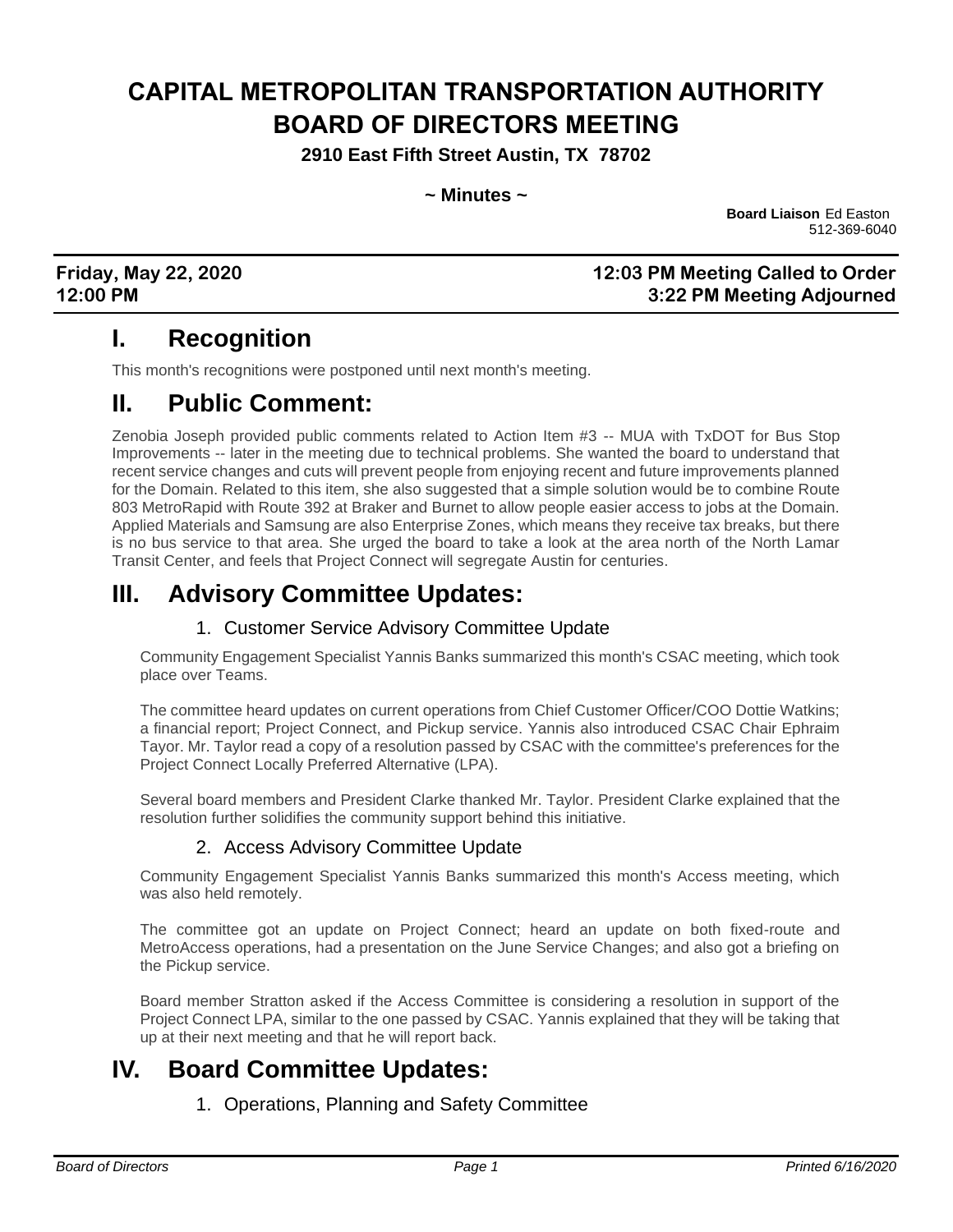Chair Travillion gave the update. This month the committee met virtually and passed two items that are on the consent agenda today.

## 2. Finance, Audit and Administration Committee; and

Chair Mitchell presented the update. The committee met virtually and passed one action item to today's Consent Agenda -- the ILA with the City of Austin for New Movers -- and heard two presentations from the Internal Audit department.

## 3. CAMPO update

Board Member Mitchell provided a summary of the May 4th CAMPO meeting. The item of the most significance to the agency was the re-appointment of Chair Cooper to a three-year term. Also considered and passed were amendments to the 2019-2022 Transportation Improvement Plan, and the adoption of the 2045 Regional Transportation Plan.

# **V. Consent Items**

| <b>RESULT:</b>   | <b>ADOPTED [UNANIMOUS]</b>                                      |
|------------------|-----------------------------------------------------------------|
| <b>MOVER:</b>    | Jeffrey Travillion, Board Member                                |
| <b>SECONDER:</b> | Eric Stratton, Board Secretary                                  |
| AYES:            | Mitchell, Cooper, Kitchen, Renteria, Travillion, Stratton, Hill |
| <b>ABSENT:</b>   | Garza                                                           |
|                  |                                                                 |

1. Approval of Minutes from the April 20, 2020 board meeting.

2. Approval of a resolution appointing Andrew Bernet to the Access Advisory Committee.

3. Approval of a resolution appointing Otmar Foehner to the Access Advisory Committee.

4. Approval of a resolution authorizing the President & CEO, or his designee, to finalize and execute a contract with Sirius Computer Solutions, Inc. to replace network infrastructure technology in an amount not to exceed \$170,974.

5. Approval of a resolution authorizing the President & CEO, or his designee, to approve an Interlocal Agreement with the City of Austin for the New Mover Program in an amount not to exceed \$22,464.

6. Approval of a resolution authorizing the President & CEO, or his designee, to finalize and execute a contract with Netronix Integration, Inc. for the purchase and installation of 89 cameras and supporting equipment at the Bus Rapid Transit (BRT) Stations in an amount not to exceed \$327,965.

# **VI. Action Items:**

1. Approval of a resolution approving the Capital Metro Public Transportation Agency Safety Plan ("the Plan"), authorizing the President & CEO to approve the Plan, and setting a program to provide relevant and useful information to the Board of Directors.

Vice President of Safety, Risk Management and Accessible Services Management Gardner Tabon presented this item.

Gardner shared a brief presentation summarizing the requirements for the agency's plan. He summarized the purpose of the plan, who is required to file one, and the general requirements for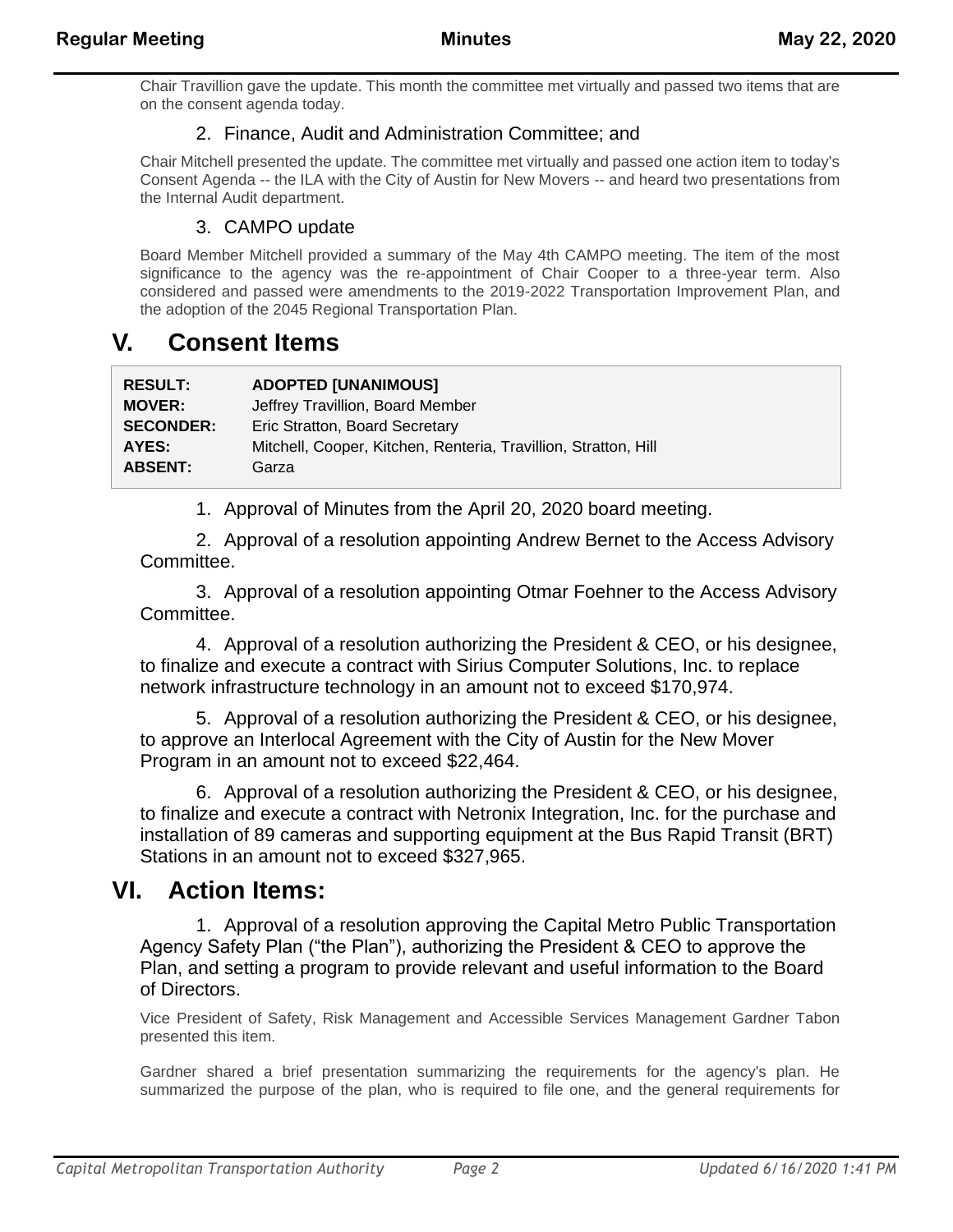submission. He also reviewed the principles of Safety Management Systems (SMS) and the elements of a safety management policy.

Board member Stratton asked if this was the first time that the agency had been required to file a plan of this type. Gardner explained that there were reporting and plans required previously, but that the PTASP is much more comprehensive, and this the first time that the board and CEO have had to sign off on the plan.

Board member Travillion expressed that he is particularly concerned with bus stop safety, ensuring that stops are ADA-accessible, and focusing on gaps in sidewalks that make pedestrian access difficult.

| <b>RESULT:</b>   | <b>ADOPTED [UNANIMOUS]</b>                                      |
|------------------|-----------------------------------------------------------------|
| <b>MOVER:</b>    | Eric Stratton, Board Secretary                                  |
| <b>SECONDER:</b> | Troy Hill, Board Member                                         |
| AYES:            | Mitchell, Cooper, Kitchen, Renteria, Travillion, Stratton, Hill |
| <b>ABSENT:</b>   | Garza                                                           |

2. Approval of a resolution authorizing the President & CEO, or his designee, to finalize and execute an amendment to an Interlocal Agreement with the University of Texas at Austin for shuttle service and rides on Capital Metro services to address service reductions and fare changes required during the current pandemic resulting in a corresponding reduction in revenue of approximately \$1,540,000.

Chief Customer Officer/COO Dottie Watkins presented this item.

This amendment would make adjustments to the agreement with University of Texas for service and allow for reduced payments during the COVID-19 crisis and levels of reduced service.

| <b>RESULT:</b>   | <b>ADOPTED [UNANIMOUS]</b>                                      |
|------------------|-----------------------------------------------------------------|
| <b>MOVER:</b>    | Sabino Renteria, Board Member                                   |
| <b>SECONDER:</b> | Terry Mitchell, Board Member                                    |
| AYES:            | Mitchell, Cooper, Kitchen, Renteria, Travillion, Stratton, Hill |
| <b>ABSENT:</b>   | Garza                                                           |

3. Approval of a resolution authorizing the President & CEO, or his designee, to finalize and execute Multiple Use Agreements with the Texas Department of Transportation (TxDOT) to permit the construction, maintenance, and operation of future Capital Metro bus stops within the right-of-way of U.S. 183, U.S. 290, S.H. 71, I.H. 35, North Lamar (Texas 275), South Congress (Texas 275), Burnet Road (FM1325) and Parmer Lane (FM 734).

Vice President of Capital Projects Ken Cartwright presented this item.

This agreement has been updated since the Operations, Planning and Safety Committee meeting to include some additional roadway segments -- a section of North Lamar, South Congress, Burnet Road and Parmer Lane. TxDOT was amenable to these additions. Having these blanket agreements in place will simplify and streamline the process of adding and upgrading bus stops along these roadways.

Board members Kitchen and Stratton thanked Ken for his efforts to make the additions after the committee meeting.

(Discussion and a vote on this item were put on hold temporarily while efforts to take public comments on the item from Ms. Joseph were made. A vote was taken after comments from her, following the COVID-19 Task Force presentation.)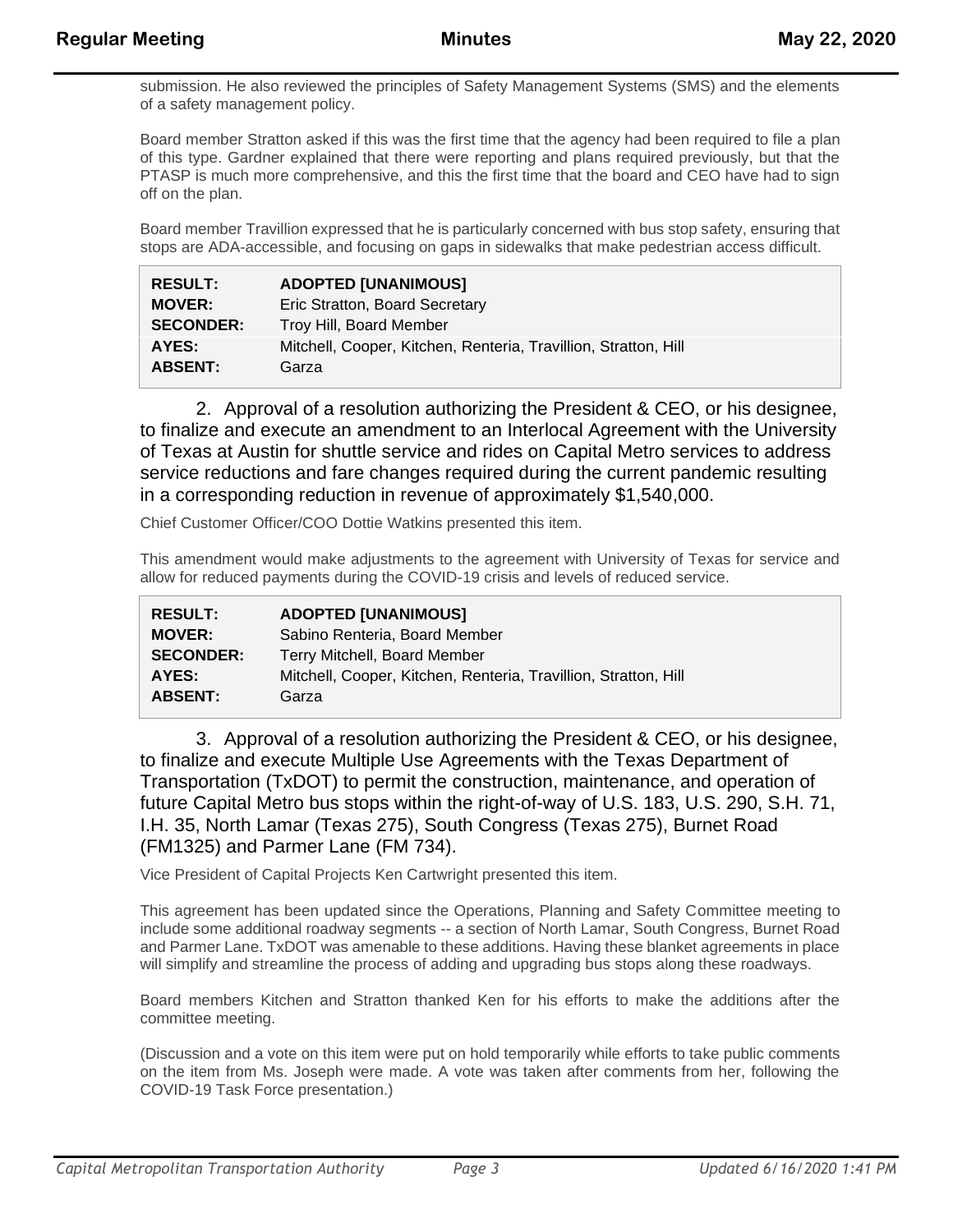| <b>RESULT:</b>   | ADOPTED [5 TO 0]                          |
|------------------|-------------------------------------------|
| <b>MOVER:</b>    | Terry Mitchell, Board Member              |
| <b>SECONDER:</b> | Eric Stratton, Board Secretary            |
| AYES:            | Mitchell, Cooper, Kitchen, Stratton, Hill |
| <b>ABSENT:</b>   | Garza                                     |
| AWAY:            | Renteria, Travillion                      |

# **VII. Presentations:**

## 1. FY2020 Financial Report - March 2020

Budget Director Kevin Conlan gave the presentation, covering the first six months of Fiscal Year 2020.

Kevin gave updates on agency revenue, sales tax receipts and trends, and COVID's impact on revenue. He also summarized year-to-date operating expenses and other impacts the COVID will have on the agency, including a \$102 million grant as part of the CARES Act. Kevin closed with a review of the six significant budget transfers that have taken place in FY 2020, current reserve fund balance, and a summary of capital project spending.

Chair Cooper asked if the agency anticipated having to tap into financial reserves due to the virus emergency. Kevin said that the agency is well positioned with the CARES Act funding, and that we do not currently anticipate having to do so.

President Clarke thanked the Finance team, and complimented the FTA for the speed with which they were able to have the CARES funding available to transit agencies.

## 2. FY 2021 Proposed Budget Development Calendar

Budget Director Kevin Conlan gave the presentation.

Kevin reviewed the process and calendar leading to the approval of the FY 2021 Budget. He also thanks members of his department for keeping the process on track during the COVID crisis.

## 3. Innovative Mobility Partnerships

Vice President of Demand Response and Innovative Mobility Chad Ballentine gave the presentation.

Chad's presentation laid out the possibility of Capital Metro assuming responsibility for the Austin B-Cycle bikeshare program, which currently has approximately 700 bikes. Options for integrating the program with transit could include combining payment systems and co-locating bike stations with bus stops. B-Cycle is currently operated by a non-profit, and that would continue. Chad said that plans for the future would include electrification of the entire fleet of bikes.

## 4. Project Connect Update

Program Officer Dave Couch gave the presentation.

Dave reviewed the Project Connect timeline. The next major milestone for the initiative will be a joint meeting with the Austin City Council on June 10th, where the board is expected to vote on the Locally Preferred Alternative (LPA). Dave also summarized current public outreach efforts and presented recent changes that have been made to the recommended system plan map. He also reviewed the evolution of the Gold Line over time, and key upcoming decision points. President Clarke provided an outline of logistics for the meeting with City Council on June 10th.

## 5. Broadmoor Station Update

Executive Vice President of Planning and Development Sharmila Mukherjee gave the presentation.